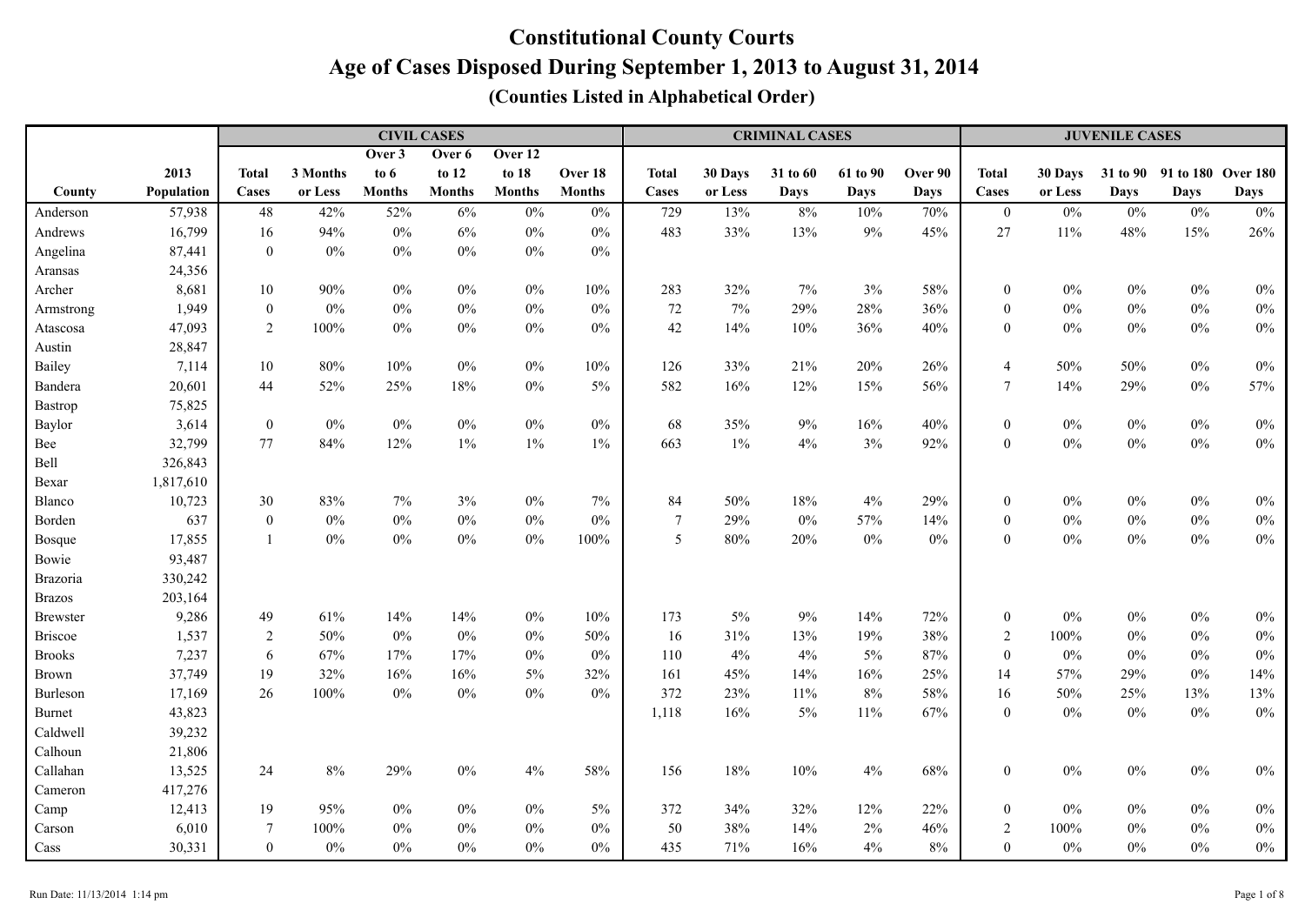|               |            |                  |          |               | <b>CIVIL CASES</b> |               |               | <b>CRIMINAL CASES</b> |         |          |          |             |                  | <b>JUVENILE CASES</b> |       |                             |             |  |  |
|---------------|------------|------------------|----------|---------------|--------------------|---------------|---------------|-----------------------|---------|----------|----------|-------------|------------------|-----------------------|-------|-----------------------------|-------------|--|--|
|               |            |                  |          | Over 3        | Over 6             | Over 12       |               |                       |         |          |          |             |                  |                       |       |                             |             |  |  |
|               | 2013       | <b>Total</b>     | 3 Months | to $6$        | to 12              | to 18         | Over 18       | <b>Total</b>          | 30 Days | 31 to 60 | 61 to 90 | Over 90     | <b>Total</b>     | 30 Days               |       | 31 to 90 91 to 180 Over 180 |             |  |  |
| County        | Population | Cases            | or Less  | <b>Months</b> | <b>Months</b>      | <b>Months</b> | <b>Months</b> | Cases                 | or Less | Days     | Days     | <b>Days</b> | Cases            | or Less               | Days  | <b>Days</b>                 | <b>Days</b> |  |  |
| Castro        | 8,030      | 6                | 17%      | 33%           | $0\%$              | $0\%$         | 50%           | 184                   | 51%     | 6%       | $8\%$    | 36%         | 13               | 23%                   | 77%   | $0\%$                       | $0\%$       |  |  |
| Chambers      | 36,812     | 103              | 58%      | 12%           | $10\%$             | $2\%$         | 18%           | 958                   | 53%     | 22%      | 17%      | 9%          | $\overline{4}$   | 25%                   | $0\%$ | $0\%$                       | 75%         |  |  |
| Cherokee      | 50,878     | $\boldsymbol{0}$ | $0\%$    | $0\%$         | $0\%$              | $0\%$         | $0\%$         | 187                   | 2%      | $1\%$    | $1\%$    | 96%         | $\overline{0}$   | $0\%$                 | $0\%$ | $0\%$                       | $0\%$       |  |  |
| Childress     | 7,095      | -1               | 100%     | $0\%$         | $0\%$              | $0\%$         | $0\%$         | 330                   | 50%     | 8%       | $10\%$   | 32%         | $\boldsymbol{0}$ | $0\%$                 | $0\%$ | $0\%$                       | $0\%$       |  |  |
| Clay          | 10,473     | 24               | 38%      | 29%           | 17%                | $0\%$         | 17%           | 340                   | 21%     | 22%      | $10\%$   | 48%         | $\boldsymbol{0}$ | $0\%$                 | $0\%$ | $0\%$                       | $0\%$       |  |  |
| Cochran       | 3,016      | $\mathbf{1}$     | 100%     | $0\%$         | $0\%$              | $0\%$         | $0\%$         | $\overline{7}$        | 43%     | $0\%$    | $0\%$    | 57%         | 5                | $100\%$               | $0\%$ | $0\%$                       | $0\%$       |  |  |
| Coke          | 3,210      | 2                | 100%     | $0\%$         | $0\%$              | $0\%$         | $0\%$         | 23                    | 26%     | 30%      | 22%      | 22%         | $\boldsymbol{0}$ | $0\%$                 | $0\%$ | $0\%$                       | $0\%$       |  |  |
| Coleman       | 8,543      | $22\,$           | 95%      | $0\%$         | $0\%$              | $0\%$         | 5%            | 118                   | 53%     | 16%      | 11%      | 20%         | $\mathbf{1}$     | $0\%$                 | $0\%$ | 100%                        | $0\%$       |  |  |
| Collin        | 854,778    |                  |          |               |                    |               |               |                       |         |          |          |             |                  |                       |       |                             |             |  |  |
| Collingsworth | 3,099      | $\boldsymbol{0}$ | $0\%$    | $0\%$         | $0\%$              | $0\%$         | $0\%$         | 30                    | 67%     | 7%       | 17%      | 10%         | $\boldsymbol{0}$ | $0\%$                 | $0\%$ | $0\%$                       | $0\%$       |  |  |
| Colorado      | 20,752     | 15               | 47%      | 20%           | 33%                | $0\%$         | $0\%$         | 372                   | 30%     | 22%      | 11%      | 37%         | 20               | 15%                   | 35%   | 30%                         | 20%         |  |  |
| Comal         | 118,480    |                  |          |               |                    |               |               |                       |         |          |          |             |                  |                       |       |                             |             |  |  |
| Comanche      | 13,623     | 40               | 58%      | 5%            | 30%                | $3\%$         | 5%            | 322                   | 19%     | 11%      | 20%      | 50%         | 11               | 9%                    | 55%   | 27%                         | 9%          |  |  |
| Concho        | 4,043      | $10\,$           | 20%      | 10%           | 20%                | $0\%$         | 50%           | 103                   | 11%     | 14%      | 9%       | 67%         | $\boldsymbol{0}$ | $0\%$                 | $0\%$ | $0\%$                       | $0\%$       |  |  |
| Cooke         | 38,467     |                  |          |               |                    |               |               |                       |         |          |          |             |                  |                       |       |                             |             |  |  |
| Coryell       | 76,192     |                  |          |               |                    |               |               |                       |         |          |          |             |                  |                       |       |                             |             |  |  |
| Cottle        | 1,452      | $\boldsymbol{0}$ | $0\%$    | $0\%$         | $0\%$              | $0\%$         | $0\%$         | 26                    | $0\%$   | $0\%$    | $0\%$    | 100%        | $\boldsymbol{0}$ | $0\%$                 | $0\%$ | $0\%$                       | $0\%$       |  |  |
| Crane         | 4,773      | $\mathfrak{Z}$   | 100%     | $0\%$         | $0\%$              | $0\%$         | $0\%$         | 74                    | 19%     | 23%      | 14%      | 45%         | $\mathbf{1}$     | $0\%$                 | $0\%$ | $100\%$                     | $0\%$       |  |  |
| Crockett      | 3,807      | 13               | 92%      | $0\%$         | $8\%$              | $0\%$         | $0\%$         | 276                   | 16%     | 14%      | 24%      | 46%         | $\overline{0}$   | $0\%$                 | $0\%$ | $0\%$                       | $0\%$       |  |  |
| Crosby        | 5,991      | $\sqrt{2}$       | 100%     | $0\%$         | $0\%$              | $0\%$         | $0\%$         | 66                    | 30%     | 12%      | $8\%$    | $50\%$      | $\overline{0}$   | $0\%$                 | $0\%$ | $0\%$                       | $0\%$       |  |  |
| Culberson     | 2,277      | 13               | 23%      | 15%           | $8\%$              | 15%           | 38%           | 63                    | 17%     | 10%      | $5\%$    | 68%         | $\boldsymbol{0}$ | $0\%$                 | $0\%$ | $0\%$                       | $0\%$       |  |  |
| Dallam        | 7,057      | 13               | $100\%$  | $0\%$         | $0\%$              | $0\%$         | $0\%$         | 82                    | 45%     | 10%      | $4\%$    | 41%         | $\boldsymbol{0}$ | $0\%$                 | $0\%$ | $0\%$                       | $0\%$       |  |  |
| Dallas        | 2,480,331  |                  |          |               |                    |               |               |                       |         |          |          |             |                  |                       |       |                             |             |  |  |
| Dawson        | 13,810     | $22\,$           | 73%      | 18%           | $5\%$              | $0\%$         | 5%            | 252                   | 17%     | 14%      | 25%      | 44%         | $\boldsymbol{0}$ | $0\%$                 | $0\%$ | $0\%$                       | $0\%$       |  |  |
| De Witt       | 20,503     | 37               | 65%      | 22%           | 11%                | $0\%$         | 3%            | 605                   | 9%      | 19%      | 9%       | 63%         | 13               | 38%                   | 46%   | 15%                         | $0\%$       |  |  |
| Deaf Smith    | 19,177     | 51               | 43%      | 39%           | $6\%$              | $0\%$         | 12%           | 853                   | 29%     | 10%      | $5\%$    | 55%         | 41               | $0\%$                 | 37%   | 7%                          | 56%         |  |  |
| Delta         | 5,238      | $18\,$           | 83%      | 11%           | $6\%$              | $0\%$         | $0\%$         | 110                   | 46%     | 9%       | 9%       | 35%         | $\boldsymbol{0}$ | $0\%$                 | $0\%$ | $0\%$                       | $0\%$       |  |  |
| Denton        | 728,799    |                  |          |               |                    |               |               |                       |         |          |          |             |                  |                       |       |                             |             |  |  |
| Dickens       | 2,291      | $\sqrt{2}$       | 100%     | $0\%$         | $0\%$              | $0\%$         | $0\%$         | 11                    | $0\%$   | 9%       | 36%      | 55%         | $\boldsymbol{0}$ | $0\%$                 | $0\%$ | $0\%$                       | $0\%$       |  |  |
| Dimmit        | 10,897     | $\overline{c}$   | 100%     | $0\%$         | $0\%$              | $0\%$         | $0\%$         | 274                   | 31%     | 8%       | 7%       | 54%         | $\overline{0}$   | $0\%$                 | $0\%$ | $0\%$                       | $0\%$       |  |  |
| Donley        | 3,522      | 2                | 100%     | $0\%$         | $0\%$              | $0\%$         | $0\%$         | 47                    | 19%     | 4%       | 11%      | 66%         | $\overline{0}$   | $0\%$                 | $0\%$ | $0\%$                       | $0\%$       |  |  |
| Duval         | 11,640     | 37               | $100\%$  | $0\%$         | $0\%$              | $0\%$         | $0\%$         | 293                   | 12%     | 12%      | 26%      | $51\%$      | $\mathbf{0}$     | $0\%$                 | $0\%$ | $0\%$                       | $0\%$       |  |  |
| Eastland      | 18,245     | $\boldsymbol{0}$ | $0\%$    | $0\%$         | $0\%$              | $0\%$         | $0\%$         | 586                   | 47%     | 27%      | 17%      | 10%         | $\overline{0}$   | $0\%$                 | $0\%$ | $0\%$                       | $0\%$       |  |  |
| Ector         | 149,378    | $88\,$           | 55%      | $0\%$         | $0\%$              | $0\%$         | 45%           | 1,100                 | 41%     | 10%      | 9%       | 39%         | $\boldsymbol{0}$ | $0\%$                 | $0\%$ | $0\%$                       | $0\%$       |  |  |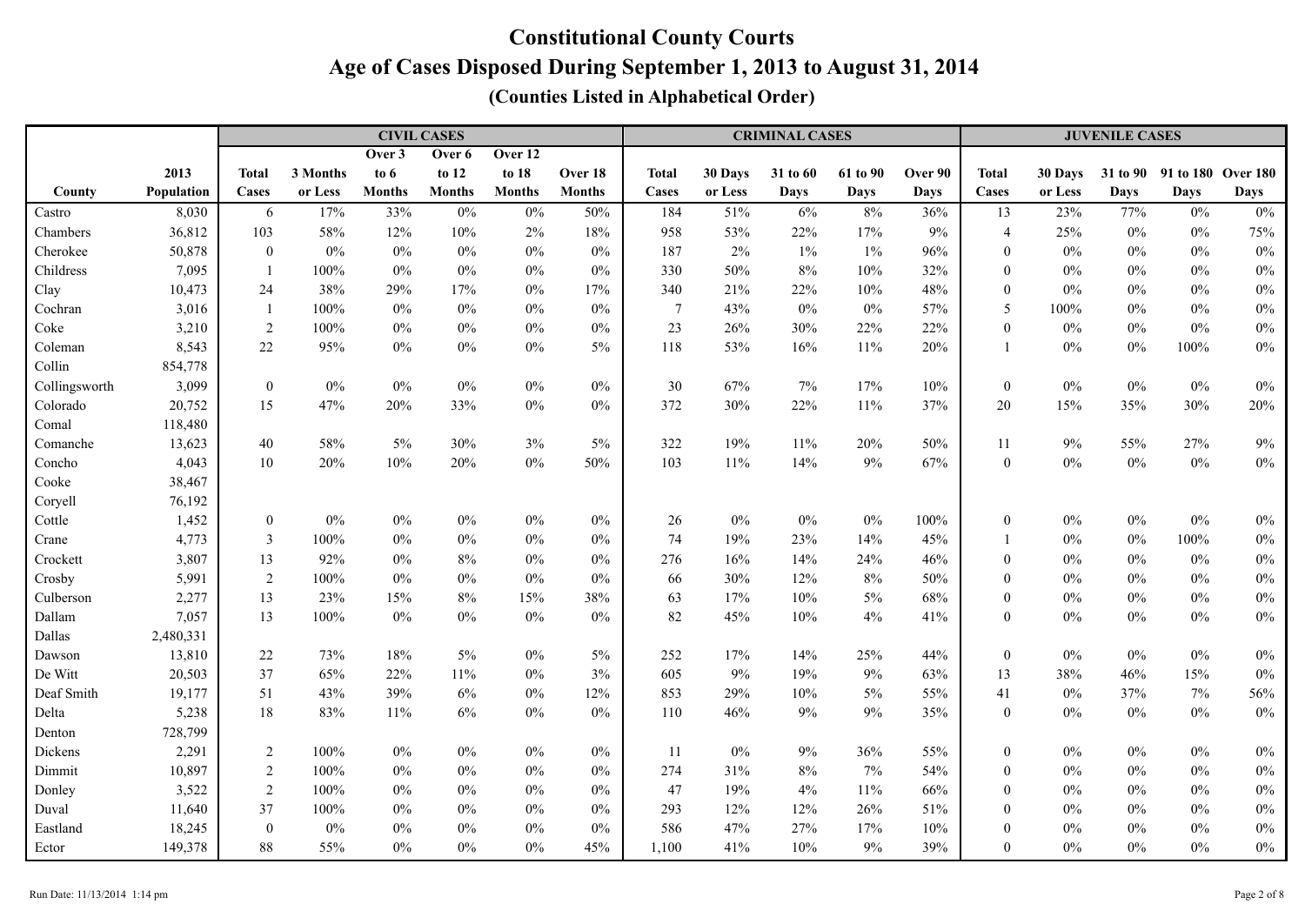|           |            |                  |          |               | <b>CIVIL CASES</b> |               |               | <b>CRIMINAL CASES</b> |         |             |          |             |                  | <b>JUVENILE CASES</b> |             |                    |             |  |  |
|-----------|------------|------------------|----------|---------------|--------------------|---------------|---------------|-----------------------|---------|-------------|----------|-------------|------------------|-----------------------|-------------|--------------------|-------------|--|--|
|           |            |                  |          | Over 3        | Over 6             | Over 12       |               |                       |         |             |          |             |                  |                       |             |                    |             |  |  |
|           | 2013       | <b>Total</b>     | 3 Months | to 6          | to 12              | to 18         | Over 18       | <b>Total</b>          | 30 Days | 31 to 60    | 61 to 90 | Over 90     | <b>Total</b>     | 30 Days               | 31 to 90    | 91 to 180 Over 180 |             |  |  |
| County    | Population | Cases            | or Less  | <b>Months</b> | <b>Months</b>      | <b>Months</b> | <b>Months</b> | Cases                 | or Less | <b>Days</b> | Days     | <b>Days</b> | Cases            | or Less               | <b>Days</b> | <b>Days</b>        | <b>Days</b> |  |  |
| Edwards   | 1,884      | $\overline{2}$   | 50%      | $0\%$         | $0\%$              | $0\%$         | 50%           | 44                    | 39%     | 16%         | 2%       | 43%         | $\mathbf{0}$     | $0\%$                 | $0\%$       | $0\%$              | $0\%$       |  |  |
| El Paso   | 827,718    |                  |          |               |                    |               |               |                       |         |             |          |             |                  |                       |             |                    |             |  |  |
| Ellis     | 155,976    |                  |          |               |                    |               |               |                       |         |             |          |             |                  |                       |             |                    |             |  |  |
| Erath     | 39,658     |                  |          |               |                    |               |               |                       |         |             |          |             |                  |                       |             |                    |             |  |  |
| Falls     | 17,493     | 31               | $6\%$    | 6%            | 3%                 | $0\%$         | 84%           | 425                   | 54%     | 20%         | 18%      | $7\%$       | $\boldsymbol{0}$ | $0\%$                 | $0\%$       | $0\%$              | $0\%$       |  |  |
| Fannin    | 33,659     | $\mathfrak{Z}$   | 67%      | 33%           | $0\%$              | $0\%$         | $0\%$         |                       |         |             |          |             |                  |                       |             |                    |             |  |  |
| Fayette   | 24,821     | 27               | 89%      | 4%            | $0\%$              | $4\%$         | 4%            | 464                   | 33%     | 33%         | $8\%$    | 26%         | $\boldsymbol{0}$ | $0\%$                 | $0\%$       | $0\%$              | $0\%$       |  |  |
| Fisher    | 3,856      | $\boldsymbol{0}$ | $0\%$    | 0%            | $0\%$              | $0\%$         | $0\%$         | 52                    | 19%     | $0\%$       | 2%       | 79%         | $\mathbf{0}$     | $0\%$                 | $0\%$       | $0\%$              | $0\%$       |  |  |
| Floyd     | 6,230      | $\tau$           | 57%      | $0\%$         | 14%                | 14%           | 14%           | 76                    | 33%     | $8\%$       | 16%      | 43%         | $10\,$           | 60%                   | 10%         | $0\%$              | 30%         |  |  |
| Foard     | 1,277      | $\overline{0}$   | $0\%$    | $0\%$         | $0\%$              | $0\%$         | $0\%$         | 14                    | $7\%$   | 14%         | 36%      | 43%         | $\overline{0}$   | $0\%$                 | $0\%$       | $0\%$              | $0\%$       |  |  |
| Fort Bend | 652,365    |                  |          |               |                    |               |               |                       |         |             |          |             |                  |                       |             |                    |             |  |  |
| Franklin  | 10,660     | 33               | 61%      | 15%           | 15%                | $0\%$         | $9\%$         | 208                   | $9\%$   | $8\%$       | 14%      | 69%         | $\boldsymbol{0}$ | $0\%$                 | $0\%$       | $0\%$              | $0\%$       |  |  |
| Freestone | 19,646     | 15               | 67%      | 27%           | $7\%$              | $0\%$         | $0\%$         | 360                   | 51%     | 28%         | 10%      | 12%         | $\boldsymbol{0}$ | $0\%$                 | $0\%$       | $0\%$              | $0\%$       |  |  |
| Frio      | 18,065     | 495              | 17%      | 17%           | $17\%$             | $11\%$        | 38%           | 1,083                 | 17%     | $4\%$       | 22%      | 58%         | $\boldsymbol{0}$ | $0\%$                 | $0\%$       | $0\%$              | $0\%$       |  |  |
| Gaines    | 18,921     | $\boldsymbol{0}$ | $0\%$    | $0\%$         | $0\%$              | $0\%$         | $0\%$         | 320                   | 12%     | $10\%$      | $15\%$   | 63%         | $\mathbf{0}$     | $0\%$                 | $0\%$       | $0\%$              | $0\%$       |  |  |
| Galveston | 306,782    |                  |          |               |                    |               |               |                       |         |             |          |             |                  |                       |             |                    |             |  |  |
| Garza     | 6,317      | 21               | 52%      | $0\%$         | $5\%$              | $10\%$        | 33%           | 178                   | 25%     | 16%         | 17%      | 42%         | $\,8\,$          | 63%                   | 13%         | 13%                | 13%         |  |  |
| Gillespie | 25,357     | $27\,$           | 96%      | $4\%$         | $0\%$              | $0\%$         | $0\%$         | 477                   | 18%     | 10%         | $9\%$    | 62%         | $\sqrt{5}$       | 20%                   | 60%         | 20%                | $0\%$       |  |  |
| Glasscock | 1,251      | $\sqrt{2}$       | $100\%$  | $0\%$         | $0\%$              | $0\%$         | $0\%$         | 119                   | 7%      | 8%          | 7%       | 79%         | $\boldsymbol{0}$ | $0\%$                 | $0\%$       | $0\%$              | $0\%$       |  |  |
| Goliad    | 7,465      | $\overline{1}$   | $0\%$    | $0\%$         | $0\%$              | 100%          | $0\%$         | 182                   | 70%     | 18%         | 3%       | 8%          | $\mathbf{9}$     | $0\%$                 | 67%         | 33%                | $0\%$       |  |  |
| Gonzales  | 20,312     | 55               | 80%      | 4%            | 11%                | 5%            | $0\%$         | 541                   | 36%     | 19%         | 12%      | 33%         | $\boldsymbol{0}$ | $0\%$                 | $0\%$       | $0\%$              | $0\%$       |  |  |
| Gray      | 23,043     | 59               | 78%      | $8\%$         | $0\%$              | $0\%$         | 14%           | 532                   | 22%     | 12%         | 19%      | 46%         | $\boldsymbol{0}$ | $0\%$                 | $0\%$       | $0\%$              | $0\%$       |  |  |
| Grayson   | 122,353    |                  |          |               |                    |               |               |                       |         |             |          |             |                  |                       |             |                    |             |  |  |
| Gregg     | 123,024    | $\boldsymbol{0}$ | $0\%$    | $0\%$         | $0\%$              | $0\%$         | $0\%$         |                       |         |             |          |             |                  |                       |             |                    |             |  |  |
| Grimes    | 26,859     | 35               | 26%      | 66%           | $6\%$              | 3%            | $0\%$         | 362                   | $11\%$  | $28\%$      | 45%      | 16%         | 14               | $0\%$                 | $100\%$     | $0\%$              | $0\%$       |  |  |
| Guadalupe | 143,183    |                  |          |               |                    |               |               |                       |         |             |          |             |                  |                       |             |                    |             |  |  |
| Hale      | 35,764     | 55               | 82%      | 11%           | $5\%$              | 2%            | $0\%$         | 961                   | 28%     | $11\%$      | 8%       | 54%         | 11               | 9%                    | 36%         | 18%                | 36%         |  |  |
| Hall      | 3,239      | 2                | 100%     | $0\%$         | $0\%$              | $0\%$         | $0\%$         | 42                    | 24%     | $7\%$       | 21%      | 48%         | $\mathbf{0}$     | $0\%$                 | $0\%$       | $0\%$              | $0\%$       |  |  |
| Hamilton  | 8,310      | 13               | 92%      | $0\%$         | $0\%$              | $8\%$         | $0\%$         | 116                   | 34%     | 20%         | 23%      | 22%         | 8                | 13%                   | 13%         | $0\%$              | 75%         |  |  |
| Hansford  | 5,555      | $\tau$           | 100%     | $0\%$         | $0\%$              | $0\%$         | $0\%$         | 84                    | 51%     | 29%         | 13%      | 7%          | $\mathbf{0}$     | $0\%$                 | $0\%$       | $0\%$              | $0\%$       |  |  |
| Hardeman  | 4,016      | $\sqrt{2}$       | 50%      | $0\%$         | $0\%$              | $0\%$         | 50%           | 154                   | 21%     | 12%         | 7%       | 60%         | $\boldsymbol{0}$ | $0\%$                 | $0\%$       | $0\%$              | $0\%$       |  |  |
| Hardin    | 55,417     | 182              | 69%      | 10%           | 14%                | 4%            | 4%            | 1,409                 | 18%     | 20%         | 21%      | 41%         | $\mathbf{0}$     | $0\%$                 | $0\%$       | $0\%$              | $0\%$       |  |  |
| Harris    | 4,336,853  |                  |          |               |                    |               |               |                       |         |             |          |             |                  |                       |             |                    |             |  |  |
| Harrison  | 66,886     |                  |          |               |                    |               |               |                       |         |             |          |             |                  |                       |             |                    |             |  |  |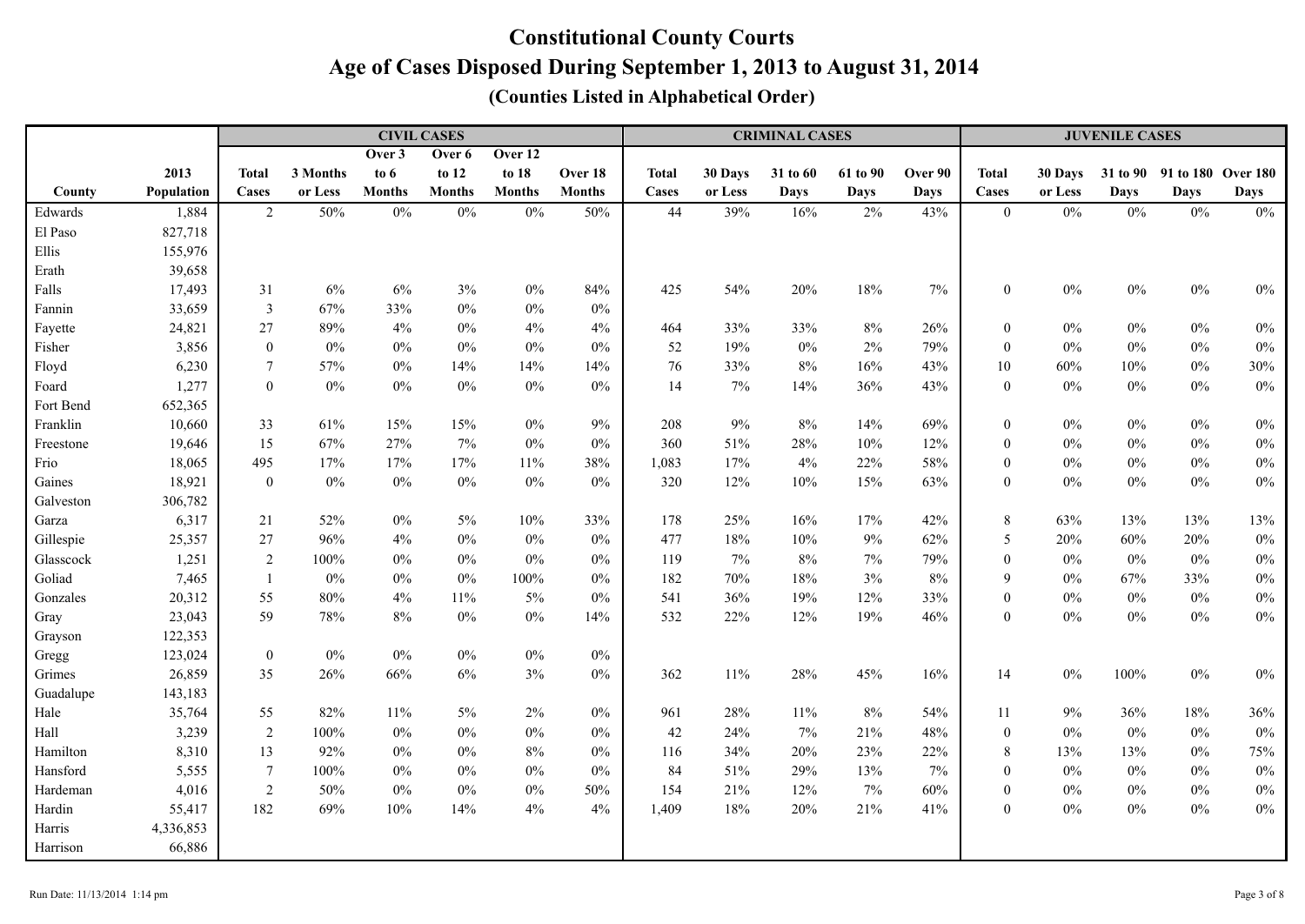|            |            |                  |          | <b>CIVIL CASES</b> |               |               |               |                  |         | <b>CRIMINAL CASES</b> |             |             | <b>JUVENILE CASES</b> |         |             |                             |             |
|------------|------------|------------------|----------|--------------------|---------------|---------------|---------------|------------------|---------|-----------------------|-------------|-------------|-----------------------|---------|-------------|-----------------------------|-------------|
|            |            |                  |          | Over 3             | Over 6        | Over 12       |               |                  |         |                       |             |             |                       |         |             |                             |             |
|            | 2013       | <b>Total</b>     | 3 Months | to $6$             | to 12         | to 18         | Over 18       | <b>Total</b>     | 30 Days | 31 to 60              | 61 to 90    | Over 90     | <b>Total</b>          | 30 Days |             | 31 to 90 91 to 180 Over 180 |             |
| County     | Population | Cases            | or Less  | <b>Months</b>      | <b>Months</b> | <b>Months</b> | <b>Months</b> | Cases            | or Less | <b>Days</b>           | <b>Days</b> | <b>Days</b> | Cases                 | or Less | <b>Days</b> | <b>Days</b>                 | <b>Days</b> |
| Hartley    | 6,100      | $\overline{4}$   | 75%      | $0\%$              | $0\%$         | 25%           | $0\%$         | 72               | 21%     | 17%                   | 25%         | 38%         | $\boldsymbol{0}$      | $0\%$   | $0\%$       | $0\%$                       | $0\%$       |
| Haskell    | 5,875      | $\mathbf{1}$     | 100%     | $0\%$              | $0\%$         | $0\%$         | $0\%$         | 106              | 16%     | 12%                   | $8\%$       | 63%         | $\boldsymbol{0}$      | $0\%$   | $0\%$       | $0\%$                       | $0\%$       |
| Hays       | 176,026    |                  |          |                    |               |               |               |                  |         |                       |             |             |                       |         |             |                             |             |
| Hemphill   | 4,158      | 15               | 100%     | $0\%$              | $0\%$         | $0\%$         | $0\%$         | 86               | 19%     | 12%                   | 35%         | 35%         | $\boldsymbol{0}$      | $0\%$   | $0\%$       | $0\%$                       | $0\%$       |
| Henderson  | 78,675     | 44               | 36%      | 25%                | 16%           | $2\%$         | 20%           | 623              | 2%      | 5%                    | 13%         | 80%         | $\boldsymbol{0}$      | $0\%$   | $0\%$       | $0\%$                       | $0\%$       |
| Hidalgo    | 815,996    |                  |          |                    |               |               |               |                  |         |                       |             |             |                       |         |             |                             |             |
| Hill       | 34,823     | $\boldsymbol{0}$ | $0\%$    | $0\%$              | $0\%$         | $0\%$         | $0\%$         | 182              | 26%     | 29%                   | 10%         | 35%         | $\boldsymbol{0}$      | $0\%$   | $0\%$       | $0\%$                       | $0\%$       |
| Hockley    | 23,530     | 82               | 63%      | 12%                | 12%           | $6\%$         | 6%            | 709              | 43%     | 11%                   | 17%         | $28\%$      | 42                    | 55%     | 21%         | 7%                          | 17%         |
| Hood       | 52,905     | $\boldsymbol{0}$ | $0\%$    | $0\%$              | $0\%$         | $0\%$         | $0\%$         | $\boldsymbol{0}$ | $0\%$   | $0\%$                 | $0\%$       | $0\%$       | $\boldsymbol{0}$      | $0\%$   | $0\%$       | $0\%$                       | $0\%$       |
| Hopkins    | 35,565     | $18\,$           | 94%      | $0\%$              | $6\%$         | $0\%$         | $0\%$         | $\overline{4}$   | 75%     | $0\%$                 | 25%         | $0\%$       | $\boldsymbol{0}$      | $0\%$   | $0\%$       | $0\%$                       | $0\%$       |
| Houston    | 22,911     |                  |          |                    |               |               |               |                  |         |                       |             |             |                       |         |             |                             |             |
| Howard     | 36,147     | 49               | 78%      | 20%                | 2%            | $0\%$         | $0\%$         | 1,214            | 25%     | 6%                    | 10%         | 60%         | 52                    | 69%     | 23%         | 8%                          | $0\%$       |
| Hudspeth   | 3,318      | 1                | $0\%$    | 100%               | $0\%$         | $0\%$         | $0\%$         | 93               | 9%      | 2%                    | $5\%$       | 84%         | $\mathbf{0}$          | $0\%$   | $0\%$       | $0\%$                       | $0\%$       |
| Hunt       | 87,048     | $\boldsymbol{0}$ | $0\%$    | $0\%$              | $0\%$         | $0\%$         | $0\%$         | $\boldsymbol{0}$ | $0\%$   | $0\%$                 | $0\%$       | $0\%$       | $\mathbf{0}$          | $0\%$   | $0\%$       | $0\%$                       | $0\%$       |
| Hutchinson | 21,819     | 2                | 50%      | 50%                | $0\%$         | $0\%$         | $0\%$         | 525              | 17%     | 22%                   | 11%         | 50%         | $\mathbf{0}$          | $0\%$   | $0\%$       | $0\%$                       | $0\%$       |
| Irion      | 1,612      | $\mathfrak{Z}$   | 100%     | $0\%$              | $0\%$         | $0\%$         | $0\%$         | 59               | 15%     | 47%                   | 27%         | 10%         | $\mathbf{0}$          | $0\%$   | $0\%$       | $0\%$                       | $0\%$       |
| Jack       | 8,957      | $\,8\,$          | 88%      | $0\%$              | $0\%$         | $0\%$         | 13%           | 150              | 20%     | 13%                   | 12%         | 55%         | $\mathbf{0}$          | $0\%$   | $0\%$       | $0\%$                       | $0\%$       |
| Jackson    | 14,591     | 12               | 75%      | 8%                 | $8\%$         | $0\%$         | 8%            | 596              | 6%      | 14%                   | 20%         | 60%         | 62                    | 6%      | 48%         | 16%                         | 29%         |
| Jasper     | 35,649     | 109              | 61%      | 3%                 | 4%            | 18%           | 14%           | 748              | 20%     | 4%                    | 3%          | 72%         | $\mathbf{0}$          | $0\%$   | $0\%$       | $0\%$                       | $0\%$       |
| Jeff Davis | 2,253      | $\overline{2}$   | $0\%$    | $0\%$              | $0\%$         | $0\%$         | 100%          | 9                | $0\%$   | 11%                   | $0\%$       | 89%         | $\boldsymbol{0}$      | $0\%$   | $0\%$       | $0\%$                       | $0\%$       |
| Jefferson  | 252,358    | $\boldsymbol{0}$ | $0\%$    | $0\%$              | $0\%$         | $0\%$         | $0\%$         | $\boldsymbol{0}$ | $0\%$   | $0\%$                 | $0\%$       | $0\%$       | $\boldsymbol{0}$      | $0\%$   | $0\%$       | $0\%$                       | $0\%$       |
| Jim Hogg   | 5,245      | -1               | $0\%$    | $0\%$              | $0\%$         | $100\%$       | $0\%$         | 115              | 20%     | $9\%$                 | $5\%$       | 66%         | $\boldsymbol{0}$      | $0\%$   | $0\%$       | $0\%$                       | $0\%$       |
| Jim Wells  | 41,680     | 153              | 100%     | $0\%$              | $0\%$         | $0\%$         | 0%            | 830              | 100%    | $0\%$                 | $0\%$       | $0\%$       | 31                    | $100\%$ | $0\%$       | $0\%$                       | $0\%$       |
| Johnson    | 154,707    |                  |          |                    |               |               |               |                  |         |                       |             |             |                       |         |             |                             |             |
| Jones      | 19,859     |                  |          |                    |               |               |               | $\boldsymbol{0}$ | $0\%$   | $0\%$                 | $0\%$       | $0\%$       | $\sqrt{5}$            | 60%     | $0\%$       | $0\%$                       | 40%         |
| Karnes     | 15,081     | 19               | 74%      | 11%                | $5\%$         | $0\%$         | 11%           | 530              | 10%     | 12%                   | $9\%$       | 69%         | $\boldsymbol{0}$      | $0\%$   | $0\%$       | $0\%$                       | $0\%$       |
| Kaufman    | 108,568    |                  |          |                    |               |               |               |                  |         |                       |             |             |                       |         |             |                             |             |
| Kendall    | 37,766     |                  |          |                    |               |               |               |                  |         |                       |             |             |                       |         |             |                             |             |
| Kenedy     | 412        | -1               | $0\%$    | 100%               | $0\%$         | $0\%$         | $0\%$         | 55               | 2%      | 4%                    | $2\%$       | 93%         |                       | 100%    | $0\%$       | $0\%$                       | $0\%$       |
| Kent       | 807        | 2                | 100%     | $0\%$              | $0\%$         | $0\%$         | $0\%$         | $\tau$           | 14%     | $0\%$                 | 29%         | 57%         | $\boldsymbol{0}$      | $0\%$   | $0\%$       | $0\%$                       | $0\%$       |
| Kerr       | 49,953     |                  |          |                    |               |               |               | $\boldsymbol{0}$ | $0\%$   | $0\%$                 | $0\%$       | $0\%$       | 79                    | 28%     | 38%         | 22%                         | 13%         |
| Kimble     | 4,481      | $\overline{4}$   | 75%      | $0\%$              | $0\%$         | $0\%$         | 25%           | 149              | 49%     | 13%                   | $6\%$       | 32%         | $\mathbf{0}$          | $0\%$   | $0\%$       | $0\%$                       | $0\%$       |
| King       | 285        | $\overline{0}$   | $0\%$    | $0\%$              | $0\%$         | $0\%$         | $0\%$         | $\boldsymbol{0}$ | 0%      | $0\%$                 | $0\%$       | $0\%$       | $\mathbf{0}$          | $0\%$   | 0%          | $0\%$                       | $0\%$       |
| Kinney     | 3,586      | $\overline{2}$   | 50%      | 50%                | $0\%$         | $0\%$         | $0\%$         | 182              | 9%      | 12%                   | $7\%$       | 71%         | $\boldsymbol{0}$      | $0\%$   | $0\%$       | $0\%$                       | $0\%$       |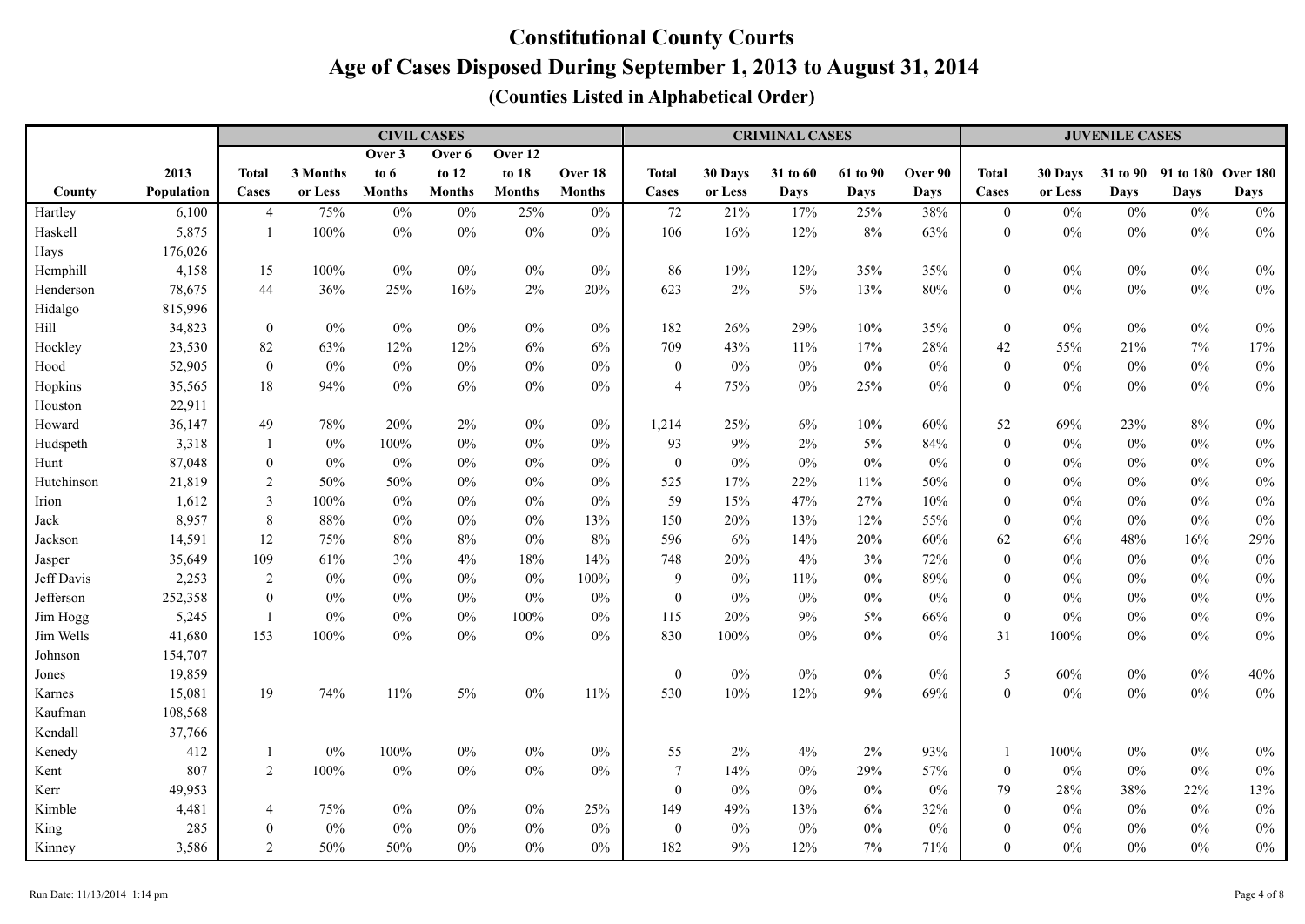|            |            |                  |          |               | <b>CIVIL CASES</b> |               |               | <b>CRIMINAL CASES</b> |         |             |             |             |                  | <b>JUVENILE CASES</b> |       |                             |             |  |  |
|------------|------------|------------------|----------|---------------|--------------------|---------------|---------------|-----------------------|---------|-------------|-------------|-------------|------------------|-----------------------|-------|-----------------------------|-------------|--|--|
|            |            |                  |          | Over 3        | Over 6             | Over 12       |               |                       |         |             |             |             |                  |                       |       |                             |             |  |  |
|            | 2013       | <b>Total</b>     | 3 Months | to $6$        | to 12              | to 18         | Over 18       | <b>Total</b>          | 30 Days | 31 to 60    | 61 to 90    | Over 90     | <b>Total</b>     | 30 Days               |       | 31 to 90 91 to 180 Over 180 |             |  |  |
| County     | Population | Cases            | or Less  | <b>Months</b> | <b>Months</b>      | <b>Months</b> | <b>Months</b> | Cases                 | or Less | <b>Days</b> | <b>Days</b> | <b>Days</b> | Cases            | or Less               | Days  | <b>Days</b>                 | <b>Days</b> |  |  |
| Kleberg    | 32,101     | 25               | 100%     | $0\%$         | $0\%$              | $0\%$         | $0\%$         | $\bf{0}$              | $0\%$   | $0\%$       | $0\%$       | $0\%$       | 53               | 15%                   | $8\%$ | 21%                         | 57%         |  |  |
| Knox       | 3,767      | $\overline{1}$   | 100%     | $0\%$         | $0\%$              | $0\%$         | $0\%$         | 41                    | $0\%$   | 10%         | 27%         | 63%         | $\boldsymbol{0}$ | $0\%$                 | $0\%$ | $0\%$                       | $0\%$       |  |  |
| La Salle   | 7,369      | 26               | 96%      | 4%            | $0\%$              | $0\%$         | $0\%$         | 220                   | $1\%$   | $0\%$       | $2\%$       | 97%         | $\boldsymbol{0}$ | $0\%$                 | $0\%$ | $0\%$                       | $0\%$       |  |  |
| Lamar      | 49,426     | 15               | 93%      | 7%            | $0\%$              | $0\%$         | $0\%$         | 1,234                 | 34%     | 15%         | $10\%$      | 41%         | 23               | $87\%$                | $9\%$ | $0\%$                       | 4%          |  |  |
| Lamb       | 13,775     | $\overline{9}$   | $0\%$    | $0\%$         | 11%                | $0\%$         | 89%           | 187                   | 31%     | 11%         | $10\%$      | 48%         | 12               | 42%                   | 25%   | $0\%$                       | 33%         |  |  |
| Lampasas   | 20,222     | 69               | 49%      | 12%           | 30%                | $6\%$         | 3%            | 382                   | 19%     | 18%         | 14%         | 48%         | $\boldsymbol{0}$ | $0\%$                 | $0\%$ | $0\%$                       | $0\%$       |  |  |
| Lavaca     | 19,581     | 42               | 52%      | 7%            | 19%                | $14\%$        | 7%            | 452                   | 12%     | 16%         | $11\%$      | 61%         | $\theta$         | $0\%$                 | $0\%$ | $0\%$                       | $0\%$       |  |  |
| Lee        | 16,628     | 57               | 81%      | $7\%$         | $5\%$              | $7\%$         | $0\%$         | 749                   | 28%     | 12%         | 23%         | 37%         | $\theta$         | $0\%$                 | $0\%$ | $0\%$                       | $0\%$       |  |  |
| Leon       | 16,742     | 19               | 84%      | 5%            | $5\%$              | $5\%$         | $0\%$         | 424                   | 27%     | 16%         | $8\%$       | 50%         | $\overline{4}$   | 25%                   | $0\%$ | 25%                         | 50%         |  |  |
| Liberty    | 76,907     | $\overline{0}$   | $0\%$    | $0\%$         | $0\%$              | $0\%$         | $0\%$         | $\overline{1}$        | $0\%$   | $0\%$       | $0\%$       | 100%        | $\theta$         | $0\%$                 | $0\%$ | $0\%$                       | $0\%$       |  |  |
| Limestone  | 23,326     | 49               | 92%      | 6%            | $0\%$              | $0\%$         | 2%            | 569                   | 27%     | 11%         | 13%         | 48%         | $\theta$         | $0\%$                 | $0\%$ | $0\%$                       | $0\%$       |  |  |
| Lipscomb   | 3,485      | $\overline{2}$   | 100%     | $0\%$         | $0\%$              | $0\%$         | $0\%$         | 14                    | 50%     | 29%         | 14%         | 7%          | $\mathbf{0}$     | $0\%$                 | $0\%$ | $0\%$                       | $0\%$       |  |  |
| Live Oak   | 11,867     | 25               | 88%      | 8%            | $4\%$              | $0\%$         | $0\%$         | 356                   | 51%     | 21%         | 12%         | 17%         | $\mathbf{0}$     | $0\%$                 | $0\%$ | $0\%$                       | $0\%$       |  |  |
| Llano      | 19,444     | 150              | 30%      | 22%           | 43%                | $3\%$         | 2%            | 568                   | 9%      | 7%          | $8\%$       | 76%         | $\mathbf{0}$     | $0\%$                 | $0\%$ | $0\%$                       | $0\%$       |  |  |
| Loving     | 95         | $\boldsymbol{0}$ | $0\%$    | $0\%$         | $0\%$              | $0\%$         | $0\%$         | 5                     | $0\%$   | 40%         | $0\%$       | 60%         | $\boldsymbol{0}$ | $0\%$                 | $0\%$ | $0\%$                       | $0\%$       |  |  |
| Lubbock    | 289,324    |                  |          |               |                    |               |               |                       |         |             |             |             |                  |                       |       |                             |             |  |  |
| Lynn       | 5,723      | 11               | 27%      | $0\%$         | 55%                | $18\%$        | $0\%$         | 29                    | 45%     | 52%         | 3%          | $0\%$       | $\boldsymbol{0}$ | $0\%$                 | $0\%$ | $0\%$                       | $0\%$       |  |  |
| Madison    | 13,781     | 66               | 8%       | 5%            | 32%                | 41%           | 15%           | 345                   | 30%     | 21%         | 31%         | 17%         | $\theta$         | $0\%$                 | $0\%$ | $0\%$                       | $0\%$       |  |  |
| Marion     | 10,235     | $10\,$           | 100%     | $0\%$         | $0\%$              | $0\%$         | $0\%$         | 216                   | 66%     | 15%         | $9\%$       | 9%          | $\theta$         | 0%                    | $0\%$ | $0\%$                       | $0\%$       |  |  |
| Martin     | 5,312      | $\bf{0}$         | $0\%$    | $0\%$         | $0\%$              | $0\%$         | $0\%$         | 214                   | 9%      | 8%          | 4%          | 79%         | $\mathbf{1}$     | 100%                  | $0\%$ | $0\%$                       | $0\%$       |  |  |
| Mason      | 4,128      | 6                | 83%      | $0\%$         | $0\%$              | $0\%$         | 17%           | 51                    | 16%     | 14%         | 4%          | 67%         | $\mathbf{0}$     | $0\%$                 | $0\%$ | $0\%$                       | $0\%$       |  |  |
| Matagorda  | 36,592     | 56               | 95%      | $5\%$         | $0\%$              | $0\%$         | $0\%$         | 968                   | $51\%$  | 15%         | $10\%$      | 24%         | $\mathbf{0}$     | $0\%$                 | $0\%$ | $0\%$                       | $0\%$       |  |  |
| Maverick   | 55,932     | 75               | 83%      | 3%            | $7\%$              | $3\%$         | 5%            | 720                   | 6%      | 3%          | $4\%$       | 87%         | $\mathbf{0}$     | $0\%$                 | $0\%$ | $0\%$                       | $0\%$       |  |  |
| McCulloch  | 8,330      | $\mathbf{3}$     | $100\%$  | $0\%$         | $0\%$              | $0\%$         | $0\%$         | 135                   | 20%     | 24%         | 14%         | 41%         | $\boldsymbol{0}$ | $0\%$                 | $0\%$ | $0\%$                       | $0\%$       |  |  |
| McLennan   | 241,481    |                  |          |               |                    |               |               |                       |         |             |             |             |                  |                       |       |                             |             |  |  |
| McMullen   | 764        | $\boldsymbol{0}$ | $0\%$    | $0\%$         | $0\%$              | $0\%$         | $0\%$         | 20                    | 15%     | 25%         | $40\%$      | 20%         | $\boldsymbol{0}$ | $0\%$                 | $0\%$ | $0\%$                       | $0\%$       |  |  |
| Medina     | 47,399     |                  |          |               |                    |               |               |                       |         |             |             |             |                  |                       |       |                             |             |  |  |
| Menard     | 2,148      | $\overline{4}$   | 100%     | $0\%$         | $0\%$              | $0\%$         | $0\%$         | 167                   | 40%     | 19%         | 10%         | 31%         | $\boldsymbol{0}$ | $0\%$                 | $0\%$ | $0\%$                       | $0\%$       |  |  |
| Midland    | 151,468    | 6                | 100%     | $0\%$         | $0\%$              | $0\%$         | $0\%$         | $\sqrt{2}$            | 50%     | 50%         | $0\%$       | $0\%$       | $\theta$         | $0\%$                 | $0\%$ | $0\%$                       | $0\%$       |  |  |
| Milam      | 24,167     | 47               | 100%     | $0\%$         | $0\%$              | $0\%$         | $0\%$         | 488                   | 39%     | 12%         | 13%         | 36%         | $\mathbf{0}$     | 0%                    | $0\%$ | $0\%$                       | $0\%$       |  |  |
| Mills      | 4,907      | $\boldsymbol{0}$ | $0\%$    | $0\%$         | $0\%$              | $0\%$         | $0\%$         | 155                   | 19%     | 15%         | 30%         | 36%         |                  | 100%                  | $0\%$ | $0\%$                       | $0\%$       |  |  |
| Mitchell   | 9,402      | 6                | 83%      | 17%           | $0\%$              | $0\%$         | $0\%$         | 216                   | 19%     | 19%         | 13%         | 49%         | 10               | $10\%$                | 20%   | 20%                         | 50%         |  |  |
| Montague   | 19,503     | 24               | 83%      | 4%            | $8\%$              | $0\%$         | 4%            | 988                   | 15%     | 4%          | 22%         | 59%         | $\boldsymbol{0}$ | $0\%$                 | $0\%$ | $0\%$                       | $0\%$       |  |  |
| Montgomery | 499,137    |                  |          |               |                    |               |               |                       |         |             |             |             |                  |                       |       |                             |             |  |  |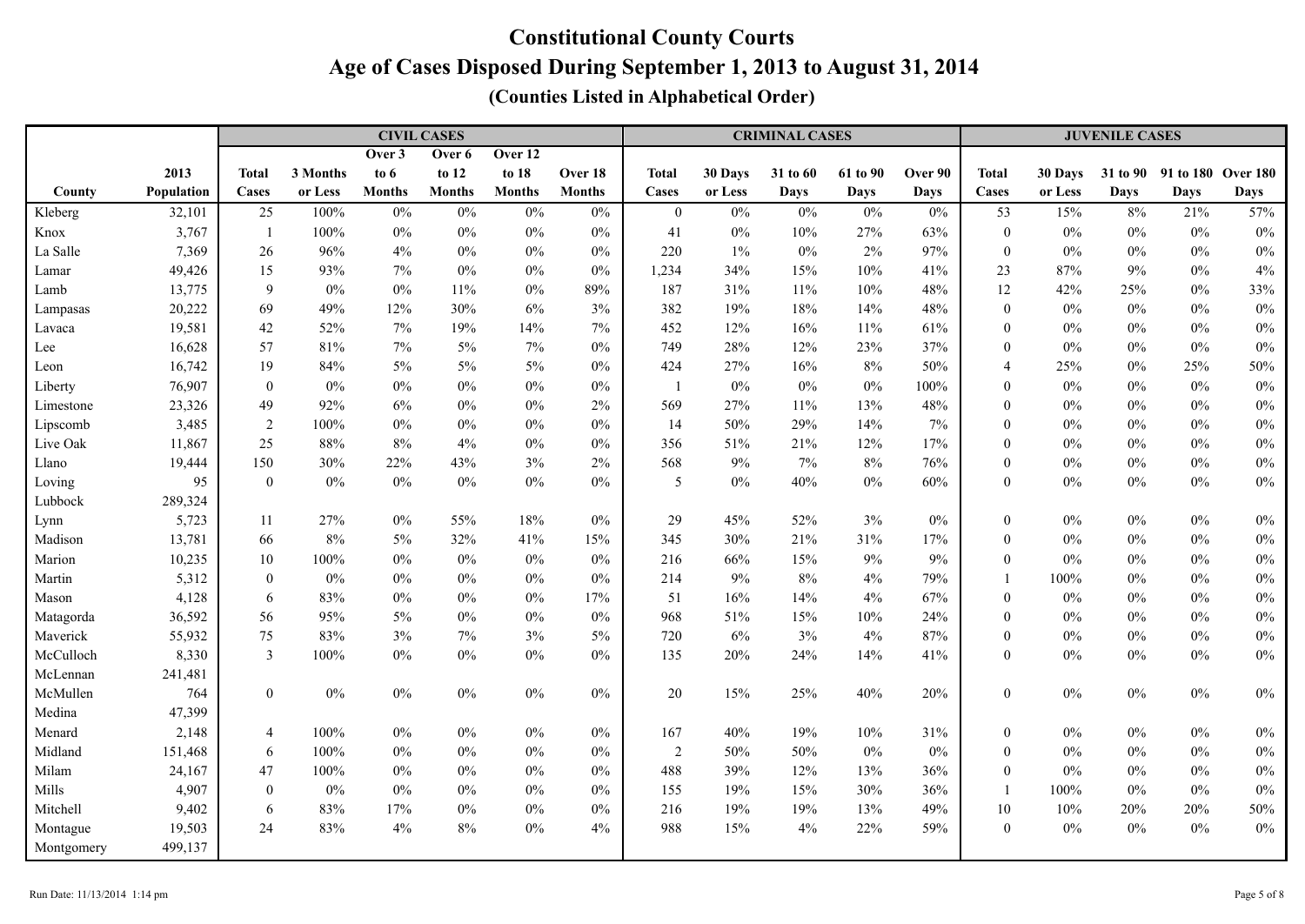|               |            |                  |          | <b>CIVIL CASES</b> |               |               |               | <b>CRIMINAL CASES</b> |         |             |          |             |                  | <b>JUVENILE CASES</b> |             |                             |             |  |
|---------------|------------|------------------|----------|--------------------|---------------|---------------|---------------|-----------------------|---------|-------------|----------|-------------|------------------|-----------------------|-------------|-----------------------------|-------------|--|
|               |            |                  |          | Over 3             | Over 6        | Over 12       |               |                       |         |             |          |             |                  |                       |             |                             |             |  |
|               | 2013       | <b>Total</b>     | 3 Months | to $6$             | to 12         | to 18         | Over 18       | <b>Total</b>          | 30 Days | 31 to 60    | 61 to 90 | Over 90     | <b>Total</b>     | 30 Days               |             | 31 to 90 91 to 180 Over 180 |             |  |
| County        | Population | Cases            | or Less  | <b>Months</b>      | <b>Months</b> | <b>Months</b> | <b>Months</b> | Cases                 | or Less | <b>Days</b> | Days     | <b>Days</b> | Cases            | or Less               | <b>Days</b> | Days                        | <b>Days</b> |  |
| Moore         | 22,141     | $\mathbf{0}$     | $0\%$    | 0%                 | $0\%$         | $0\%$         | $0\%$         | $\boldsymbol{0}$      | 0%      | $0\%$       | $0\%$    | $0\%$       | $\boldsymbol{0}$ | $0\%$                 | $0\%$       | $0\%$                       | $0\%$       |  |
| Morris        | 12,834     | 30               | 63%      | 33%                | 3%            | $0\%$         | $0\%$         | 338                   | 19%     | 17%         | $8\%$    | 57%         | $\boldsymbol{0}$ | $0\%$                 | $0\%$       | $0\%$                       | $0\%$       |  |
| Motley        | 1,196      | $\mathbf{0}$     | $0\%$    | $0\%$              | $0\%$         | $0\%$         | $0\%$         | 6                     | $0\%$   | 17%         | $17\%$   | 67%         | $\boldsymbol{0}$ | $0\%$                 | $0\%$       | $0\%$                       | $0\%$       |  |
| Nacogdoches   | 65,330     |                  |          |                    |               |               |               |                       |         |             |          |             |                  |                       |             |                             |             |  |
| Navarro       | 48,038     | 65               | 98%      | $0\%$              | 2%            | $0\%$         | $0\%$         | 1,539                 | 73%     | 13%         | $9\%$    | 4%          | $\boldsymbol{0}$ | $0\%$                 | $0\%$       | $0\%$                       | $0\%$       |  |
| Newton        | 14,140     | 8                | 100%     | $0\%$              | $0\%$         | $0\%$         | $0\%$         | 305                   | 100%    | $0\%$       | $0\%$    | $0\%$       | $\boldsymbol{0}$ | $0\%$                 | $0\%$       | $0\%$                       | $0\%$       |  |
| Nolan         | 15,037     |                  |          |                    |               |               |               |                       |         |             |          |             |                  |                       |             |                             |             |  |
| Nueces        | 352,107    |                  |          |                    |               |               |               |                       |         |             |          |             |                  |                       |             |                             |             |  |
| Ochiltree     | 10,806     | 37               | 95%      | $5\%$              | $0\%$         | $0\%$         | $0\%$         | 322                   | 59%     | 9%          | 14%      | 17%         | 6                | 100%                  | $0\%$       | $0\%$                       | $0\%$       |  |
| Oldham        | 2,102      | $\overline{4}$   | 50%      | $0\%$              | 50%           | $0\%$         | 0%            | 84                    | 54%     | 5%          | 11%      | 31%         | $\mathbf{0}$     | $0\%$                 | $0\%$       | $0\%$                       | $0\%$       |  |
| Orange        | 82,957     |                  |          |                    |               |               |               |                       |         |             |          |             |                  |                       |             |                             |             |  |
| Palo Pinto    | 27,889     | 63               | 70%      | 10%                | $2\%$         | $6\%$         | 13%           | 545                   | 66%     | 15%         | 10%      | 10%         | 11               | 18%                   | 9%          | 9%                          | 64%         |  |
| Panola        | 23,870     |                  |          |                    |               |               |               |                       |         |             |          |             |                  |                       |             |                             |             |  |
| Parker        | 121,418    | $\boldsymbol{0}$ | $0\%$    | $0\%$              | $0\%$         | $0\%$         | $0\%$         |                       |         |             |          |             |                  |                       |             |                             |             |  |
| Parmer        | 9,965      | 16               | 100%     | $0\%$              | $0\%$         | $0\%$         | $0\%$         | 173                   | 36%     | 16%         | $8\%$    | 40%         | $\mathbf{1}$     | $100\%$               | $0\%$       | $0\%$                       | $0\%$       |  |
| Pecos         | 15,697     | 57               | 26%      | 9%                 | 21%           | 26%           | 18%           | 509                   | 6%      | 8%          | 12%      | 74%         | 35               | 11%                   | 17%         | $11\%$                      | 60%         |  |
| Polk          | 45,790     | $\boldsymbol{0}$ | $0\%$    | $0\%$              | $0\%$         | $0\%$         | $0\%$         | $\mathbf{0}$          | $0\%$   | $0\%$       | $0\%$    | $0\%$       | $\boldsymbol{0}$ | $0\%$                 | $0\%$       | $0\%$                       | $0\%$       |  |
| Potter        | 121,661    | 105              | $0\%$    | $0\%$              | $2\%$         | 8%            | 90%           | 293                   | 59%     | 2%          | $2\%$    | 36%         | $\theta$         | $0\%$                 | $0\%$       | $0\%$                       | $0\%$       |  |
| Presidio      | 7,201      | $\boldsymbol{0}$ | $0\%$    | $0\%$              | $0\%$         | $0\%$         | $0\%$         | $\overline{7}$        | 14%     | 14%         | $0\%$    | 71%         | $\mathbf{0}$     | $0\%$                 | $0\%$       | $0\%$                       | $0\%$       |  |
| Rains         | 11,065     | $5\overline{)}$  | 80%      | $0\%$              | 20%           | $0\%$         | $0\%$         | 197                   | 21%     | 12%         | 16%      | 52%         | $\mathbf{0}$     | $0\%$                 | $0\%$       | $0\%$                       | $0\%$       |  |
| Randall       | 126,474    |                  |          |                    |               |               |               |                       |         |             |          |             |                  |                       |             |                             |             |  |
| Reagan        | 3,601      | 8                | 75%      | $0\%$              | 25%           | $0\%$         | $0\%$         | 207                   | 32%     | 17%         | $11\%$   | 40%         | $\boldsymbol{0}$ | $0\%$                 | $0\%$       | $0\%$                       | $0\%$       |  |
| Real          | 3,350      | 14               | 21%      | $0\%$              | $0\%$         | $0\%$         | 79%           | 77                    | 21%     | 25%         | 16%      | 39%         | $\boldsymbol{0}$ | $0\%$                 | $0\%$       | $0\%$                       | $0\%$       |  |
| Red River     | 12,470     | $\boldsymbol{0}$ | $0\%$    | $0\%$              | $0\%$         | $0\%$         | $0\%$         | 176                   | 64%     | 10%         | 14%      | 13%         | $\boldsymbol{0}$ | $0\%$                 | $0\%$       | $0\%$                       | $0\%$       |  |
| Reeves        | 13,965     |                  |          |                    |               |               |               |                       |         |             |          |             |                  |                       |             |                             |             |  |
| Refugio       | 7,305      | 24               | 38%      | 4%                 | $0\%$         | $0\%$         | 58%           | 374                   | 9%      | 7%          | $10\%$   | 75%         |                  | $0\%$                 | $0\%$       | 100%                        | $0\%$       |  |
| Roberts       | 831        | $\boldsymbol{0}$ | $0\%$    | $0\%$              | $0\%$         | $0\%$         | $0\%$         | 37                    | 3%      | 24%         | $5\%$    | 68%         |                  | $100\%$               | $0\%$       | $0\%$                       | $0\%$       |  |
| Robertson     | 16,486     | 20               | 80%      | 10%                | $5\%$         | $0\%$         | 5%            | 522                   | 11%     | 14%         | 18%      | 57%         | $\boldsymbol{0}$ | $0\%$                 | $0\%$       | $0\%$                       | $0\%$       |  |
| Rockwall      | 85,245     |                  |          |                    |               |               |               |                       |         |             |          |             |                  |                       |             |                             |             |  |
| Runnels       | 10,309     | 37               | 32%      | 3%                 | $0\%$         | 3%            | 62%           | 200                   | 11%     | 6%          | 22%      | 62%         | $\boldsymbol{0}$ | $0\%$                 | $0\%$       | $0\%$                       | $0\%$       |  |
| Rusk          | 53,622     | 56               | 100%     | $0\%$              | $0\%$         | $0\%$         | $0\%$         | 456                   | 49%     | 23%         | 24%      | 4%          | $\mathbf{0}$     | $0\%$                 | $0\%$       | $0\%$                       | $0\%$       |  |
| Sabine        | 10,361     | $\boldsymbol{0}$ | $0\%$    | $0\%$              | $0\%$         | $0\%$         | $0\%$         | 499                   | 63%     | 3%          | $0\%$    | 35%         | $\theta$         | $0\%$                 | $0\%$       | $0\%$                       | $0\%$       |  |
| San Augustine | 8,769      | $\boldsymbol{0}$ | $0\%$    | $0\%$              | $0\%$         | $0\%$         | $0\%$         | 409                   | 21%     | 3%          | $0\%$    | 76%         | $\theta$         | $0\%$                 | $0\%$       | $0\%$                       | $0\%$       |  |
| San Jacinto   | 26,856     | 97               | 16%      | 18%                | 18%           | 13%           | 35%           | 498                   | 14%     | 22%         | $8\%$    | 55%         | $\mathbf{0}$     | $0\%$                 | $0\%$       | $0\%$                       | $0\%$       |  |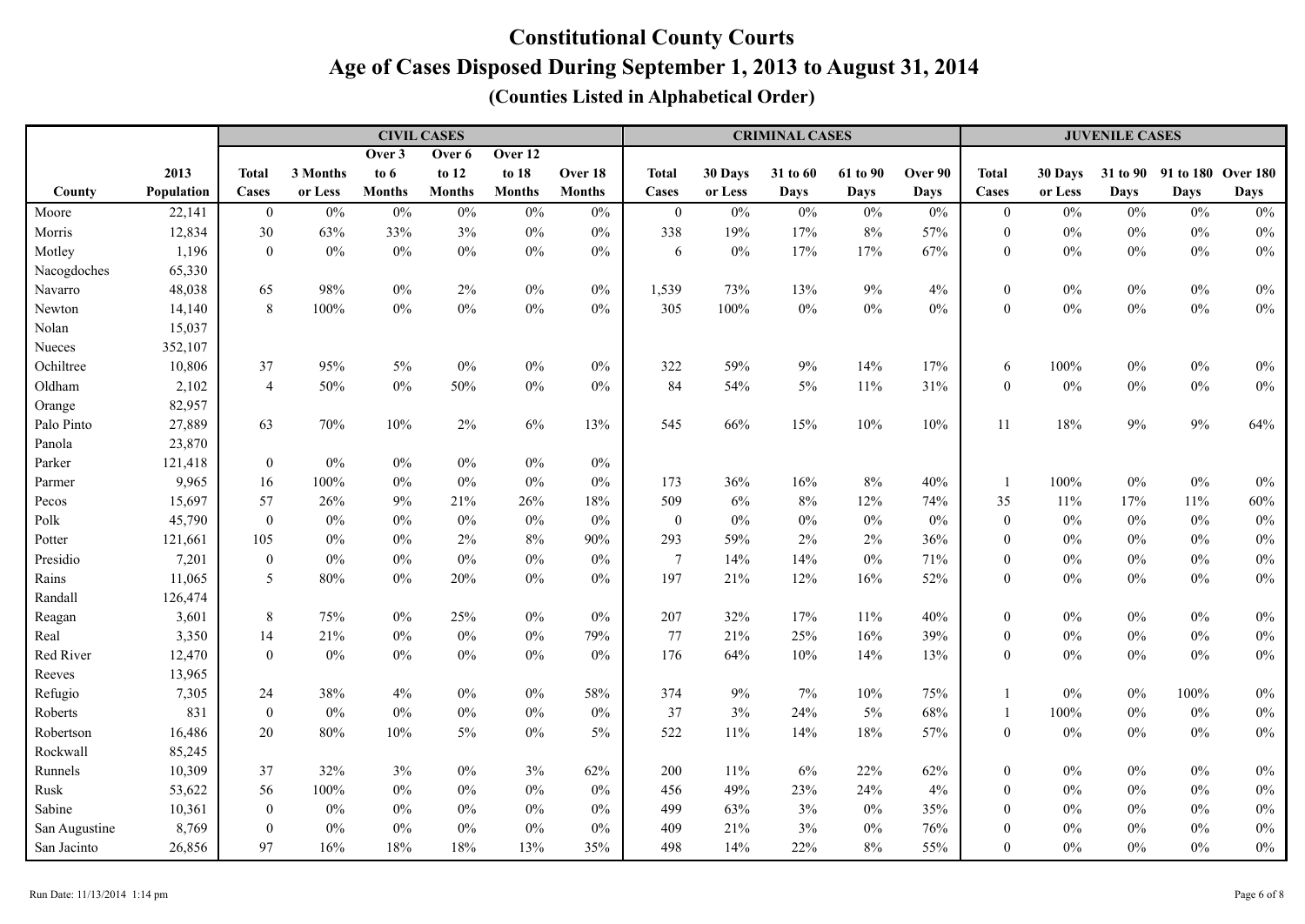|              |            |                  |          | <b>CIVIL CASES</b> |               |               |               | <b>CRIMINAL CASES</b> |         |             |             |             |                  | <b>JUVENILE CASES</b> |             |                             |             |  |  |
|--------------|------------|------------------|----------|--------------------|---------------|---------------|---------------|-----------------------|---------|-------------|-------------|-------------|------------------|-----------------------|-------------|-----------------------------|-------------|--|--|
|              |            |                  |          | Over 3             | Over 6        | Over 12       |               |                       |         |             |             |             |                  |                       |             |                             |             |  |  |
|              | 2013       | <b>Total</b>     | 3 Months | to $6$             | to 12         | to 18         | Over 18       | <b>Total</b>          | 30 Days | 31 to 60    | 61 to 90    | Over 90     | <b>Total</b>     | 30 Days               |             | 31 to 90 91 to 180 Over 180 |             |  |  |
| County       | Population | Cases            | or Less  | <b>Months</b>      | <b>Months</b> | <b>Months</b> | <b>Months</b> | Cases                 | or Less | <b>Days</b> | <b>Days</b> | <b>Days</b> | Cases            | or Less               | <b>Days</b> | <b>Days</b>                 | <b>Days</b> |  |  |
| San Patricio | 66,137     |                  |          |                    |               |               |               | 249                   | 7%      | 7%          | 4%          | 82%         | $\overline{0}$   | $0\%$                 | $0\%$       | $0\%$                       | $0\%$       |  |  |
| San Saba     | 6,012      | $\overline{4}$   | 100%     | $0\%$              | $0\%$         | $0\%$         | $0\%$         | 90                    | 39%     | 18%         | $8\%$       | 36%         | $\mathbf{0}$     | $0\%$                 | $0\%$       | $0\%$                       | $0\%$       |  |  |
| Schleicher   | 3,206      | $\overline{4}$   | 100%     | $0\%$              | $0\%$         | $0\%$         | $0\%$         | 107                   | 48%     | 4%          | 4%          | 45%         | $\theta$         | $0\%$                 | $0\%$       | $0\%$                       | $0\%$       |  |  |
| Scurry       | 17,302     | 23               | 52%      | 13%                | 4%            | 13%           | 17%           | 367                   | 39%     | 14%         | $7\%$       | 40%         | $\mathbf{0}$     | $0\%$                 | $0\%$       | $0\%$                       | $0\%$       |  |  |
| Shackelford  | 3,375      |                  |          |                    |               |               |               | $\boldsymbol{0}$      | $0\%$   | $0\%$       | $0\%$       | 0%          | $\overline{4}$   | 50%                   | $0\%$       | $0\%$                       | 50%         |  |  |
| Shelby       | 25,792     | 31               | 97%      | 3%                 | $0\%$         | $0\%$         | $0\%$         | 546                   | 23%     | 29%         | 10%         | 38%         | $\mathbf{0}$     | $0\%$                 | $0\%$       | $0\%$                       | $0\%$       |  |  |
| Sherman      | 3,093      | $\overline{4}$   | 50%      | $0\%$              | 25%           | $0\%$         | 25%           | 30                    | 7%      | 23%         | 13%         | 57%         | $\mathbf{0}$     | $0\%$                 | $0\%$       | $0\%$                       | $0\%$       |  |  |
| Smith        | 216,080    | $\sqrt{2}$       | 100%     | $0\%$              | $0\%$         | $0\%$         | $0\%$         |                       |         |             |             |             |                  |                       |             |                             |             |  |  |
| Somervell    | 8,658      | 34               | 97%      | $0\%$              | 3%            | $0\%$         | $0\%$         | 253                   | 80%     | 11%         | 4%          | 4%          | 14               | 29%                   | 14%         | 50%                         | $7\%$       |  |  |
| <b>Starr</b> | 61,963     |                  |          |                    |               |               |               |                       |         |             |             |             |                  |                       |             |                             |             |  |  |
| Stephens     | 9,247      |                  |          |                    |               |               |               |                       |         |             |             |             |                  |                       |             |                             |             |  |  |
| Sterling     | 1,219      | 12               | $8\%$    | 33%                | $8\%$         | 25%           | 25%           | 87                    | 3%      | 9%          | $18\%$      | 69%         | $\boldsymbol{0}$ | $0\%$                 | $0\%$       | $0\%$                       | $0\%$       |  |  |
| Stonewall    | 1,432      | 5                | 40%      | $0\%$              | $0\%$         | 20%           | 40%           | 32                    | $9\%$   | 16%         | 3%          | 72%         | $\mathbf{0}$     | $0\%$                 | 0%          | $0\%$                       | $0\%$       |  |  |
| Sutton       | 4,006      | 38               | 37%      | 24%                | 11%           | $0\%$         | 29%           | 216                   | $8\%$   | 10%         | 12%         | 70%         | $\boldsymbol{0}$ | $0\%$                 | $0\%$       | $0\%$                       | $0\%$       |  |  |
| Swisher      | 7,763      | $\overline{3}$   | 100%     | $0\%$              | $0\%$         | $0\%$         | $0\%$         | 57                    | 9%      | 7%          | $7\%$       | 77%         | $\overline{2}$   | 100%                  | $0\%$       | $0\%$                       | $0\%$       |  |  |
| Tarrant      | 1,911,541  |                  |          |                    |               |               |               |                       |         |             |             |             |                  |                       |             |                             |             |  |  |
| Taylor       | 134,117    |                  |          |                    |               |               |               |                       |         |             |             |             |                  |                       |             |                             |             |  |  |
| Terrell      | 903        | $\boldsymbol{0}$ | $0\%$    | $0\%$              | $0\%$         | $0\%$         | $0\%$         | $32\,$                | 13%     | 19%         | $28\%$      | 41%         | $\mathbf{0}$     | $0\%$                 | $0\%$       | $0\%$                       | $0\%$       |  |  |
| Terry        | 12,743     | 51               | 35%      | 22%                | 16%           | 4%            | 24%           | 365                   | 13%     | 10%         | $8\%$       | 69%         | $\mathbf{0}$     | $0\%$                 | $0\%$       | $0\%$                       | $0\%$       |  |  |
| Throckmorton | 1,600      | $\boldsymbol{0}$ | $0\%$    | $0\%$              | $0\%$         | $0\%$         | $0\%$         | $\boldsymbol{0}$      | $0\%$   | $0\%$       | $0\%$       | $0\%$       | $\mathbf{0}$     | $0\%$                 | $0\%$       | $0\%$                       | $0\%$       |  |  |
| Titus        | 32,581     | 227              | 12%      | $7\%$              | 16%           | 12%           | 53%           | 970                   | 59%     | 13%         | 15%         | 13%         | $\mathbf{0}$     | $0\%$                 | $0\%$       | $0\%$                       | $0\%$       |  |  |
| Tom Green    | 114,954    |                  |          |                    |               |               |               |                       |         |             |             |             |                  |                       |             |                             |             |  |  |
| Travis       | 1,120,954  |                  |          |                    |               |               |               |                       |         |             |             |             |                  |                       |             |                             |             |  |  |
| Trinity      | 14,393     | 10               | 80%      | $0\%$              | 20%           | $0\%$         | 0%            | 104                   | 10%     | 13%         | 12%         | 66%         | $\boldsymbol{0}$ | $0\%$                 | $0\%$       | $0\%$                       | $0\%$       |  |  |
| Tyler        | 21,464     | 12               | 67%      | $0\%$              | $8\%$         | 17%           | 8%            | 357                   | 38%     | 12%         | 12%         | 38%         | $\mathbf{0}$     | $0\%$                 | $0\%$       | $0\%$                       | $0\%$       |  |  |
| Upshur       | 39,884     | 58               | 57%      | 5%                 | $0\%$         | $2\%$         | 36%           | 639                   | 14%     | 13%         | 8%          | 65%         | $\theta$         | $0\%$                 | $0\%$       | $0\%$                       | $0\%$       |  |  |
| Upton        | 3,372      | $\mathbf{1}$     | 100%     | $0\%$              | $0\%$         | $0\%$         | $0\%$         | 113                   | 14%     | 19%         | 16%         | 50%         | $\sqrt{2}$       | $0\%$                 | $0\%$       | 50%                         | 50%         |  |  |
| Uvalde       | 26,926     | 28               | 82%      | 4%                 | 14%           | $0\%$         | $0\%$         | 506                   | 32%     | 18%         | 9%          | 41%         | 34               | 15%                   | 15%         | $0\%$                       | 71%         |  |  |
| Val Verde    | 48,623     | $\tau$           | 14%      | 43%                | 43%           | $0\%$         | $0\%$         |                       |         |             |             |             |                  |                       |             |                             |             |  |  |
| Van Zandt    | 52,481     | 12               | 58%      | $0\%$              | 17%           | $0\%$         | 25%           | 36                    | 31%     | 3%          | $6\%$       | 61%         | 31               | $0\%$                 | 35%         | 19%                         | 45%         |  |  |
| Victoria     | 90,028     |                  |          |                    |               |               |               |                       |         |             |             |             |                  |                       |             |                             |             |  |  |
| Walker       | 68,817     | $7\phantom{.0}$  | 86%      | $0\%$              | $0\%$         | 14%           | $0\%$         |                       |         |             |             |             |                  |                       |             |                             |             |  |  |
| Waller       | 45,213     |                  |          |                    |               |               |               |                       |         |             |             |             |                  |                       |             |                             |             |  |  |
| Ward         | 11,244     | 31               | 58%      | 16%                | 13%           | $0\%$         | 13%           | 569                   | 46%     | $7\%$       | $10\%$      | 36%         | 6                | $100\%$               | $0\%$       | $0\%$                       | $0\%$       |  |  |